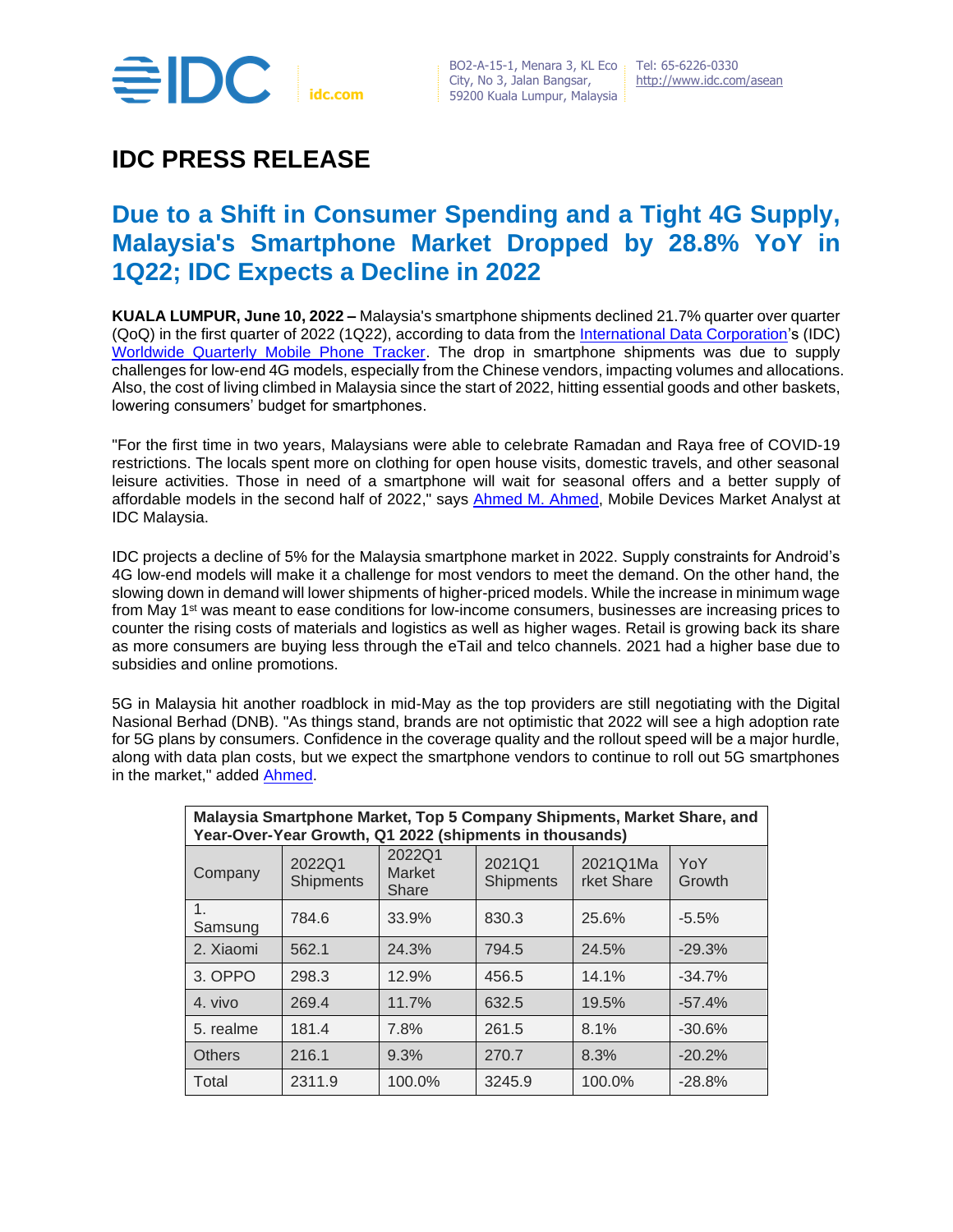| Source: IDC Quarterly Mobile Phone Tracker, 2022Q1 |  |
|----------------------------------------------------|--|
|                                                    |  |

Note: \* All figures are rounded off

## **Top 5 Smartphone Vendor Highlights**

**Samsung** maintained its leadership position despite declining by 5% QoQ in 1Q22. The new Galaxy S22 lineup was in high demand, with some variants being out of stock for some time. Rising costs hit the new Galaxy A series, and 2022 refreshes came at a higher price compared to last year. Nevertheless, Samsung was the leader in the 4G space with nearly 38% share of that segment.

**Xiaomi** was the only Top 5 brand to record a QoQ growth, recording just shy of a 5% increase in 1Q22. Xiaomi faced some supply tightness in March going into April and the brand didn't ship any models within the sub-US\$100 segment, but the new Redmi Note 11 Pro was its top model in the mid-range and its aggressive retail expansion continued. Numerous stores and kiosks are opening across the country as inperson shopping is recovering.

**OPPO** came in third place despite declining both YoY and QoQ. Shipments of 4G models for OPPO's A series were impacted due to supply issues. At the same time, OPPO offered price cuts and bundles to improve the sluggish sales of the mid-range. OPPO's effort to break into the premium space continued with more concept stores to offer a better user experience and lift the brand's mindshare with consumers.

**vivo** was also impacted by the lower allocation of 4G models to Malaysia. In 1Q22, it came in fourth place with a YoY decline of over 57%. vivo's eTail shipments stayed consistent despite the lifting of restrictions and the rise of retail shopping. vivo sees a great growth opportunity for the brand in the >MYR1,000 (>US\$230) segment in the future for its V series.

**realme** returned to the Top 5 list in Malaysia in 1Q22. While the brand slipped by nearly 31% QoQ, it managed to increase its market share to 7.4%, up by 1.4 percentage points. realme stayed strong in the low-end segment where demand was soaring with the C series, using Unisoc chipsets for its entry-level models.

To know more about the IDC's Worldwide Quarterly Mobile Phone Tracker, please contact Ahmed M. Ahmed at [amahmed@idc.com.](mailto:amahmed@idc.com) For media inquiries, please contact Fenny Tjandradinata [ftjandradinata@idc.com](mailto:ftjandradinata@idc.com) or Jane Yap at [jqyap@idc.com.](mailto:jqyap@idc.com)

#### **-Ends-**

## **About IDC Trackers**

[IDC Tracker](http://www.idc.com/tracker/showtrackerhome.jsp) products provide accurate and timely market size, vendor share, and forecasts for hundreds of technology markets from more than 100 countries around the globe. Using proprietary tools and research processes, IDC's Trackers are updated on a semiannual, quarterly, and monthly basis. Tracker results are delivered to clients in user-friendly excel deliverables and online query tools.

## **About IDC**

International Data Corporation (IDC) is the premier global provider of market intelligence, advisory services, and events for the information technology, telecommunications, and consumer technology markets. With more than 1,100 analysts worldwide, IDC offers global, regional, and local expertise on technology, IT